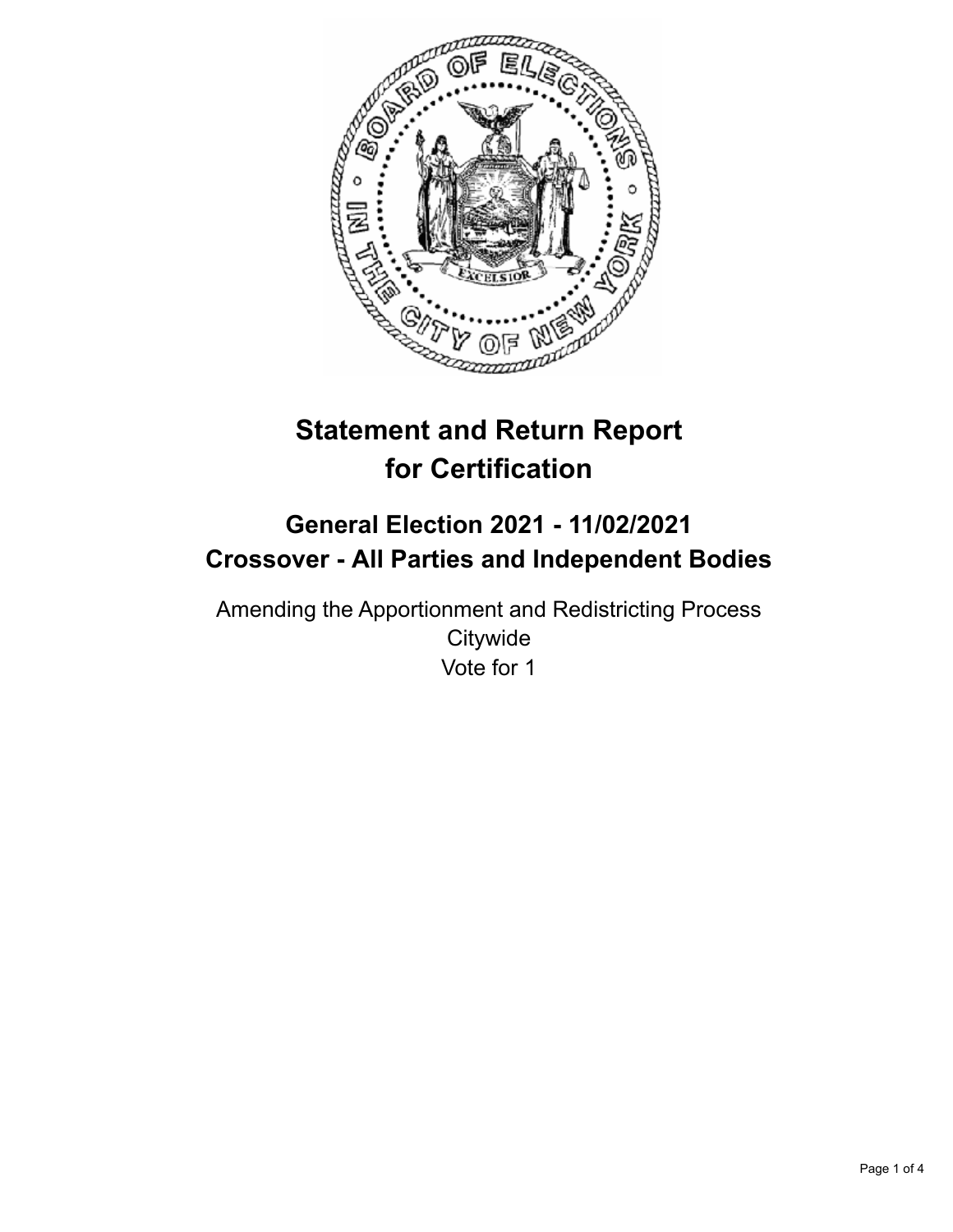

# **New York County**

| <b>PUBLIC COUNTER</b>                                    | 246,037 |
|----------------------------------------------------------|---------|
| MANUALLY COUNTED EMERGENCY                               | 12      |
| ABSENTEE / MILITARY                                      | 31,068  |
| AFFIDAVIT                                                | 2,100   |
| <b>Total Ballots</b>                                     | 279,217 |
| Less - Inapplicable Federal/Special Presidential Ballots | 0       |
| <b>Total Applicable Ballots</b>                          | 279,217 |
| <b>YES</b>                                               | 158,616 |
| <b>NO</b>                                                | 56,970  |
| <b>Total Votes</b>                                       | 215,586 |
| Unrecorded                                               | 63.631  |

### **Bronx County**

| <b>PUBLIC COUNTER</b>                                    | 119,351 |
|----------------------------------------------------------|---------|
| <b>MANUALLY COUNTED EMERGENCY</b>                        | 0       |
| ABSENTEE / MILITARY                                      | 8,993   |
| AFFIDAVIT                                                | 731     |
| <b>Total Ballots</b>                                     | 129,075 |
| Less - Inapplicable Federal/Special Presidential Ballots | 0       |
| <b>Total Applicable Ballots</b>                          | 129,075 |
| <b>YES</b>                                               | 62,484  |
| NO.                                                      | 32,797  |
| <b>Total Votes</b>                                       | 95,281  |
| Unrecorded                                               | 33.794  |

# **Kings County**

| <b>PUBLIC COUNTER</b>                                    | 326,241 |
|----------------------------------------------------------|---------|
| MANUALLY COUNTED EMERGENCY                               | 9       |
| ABSENTEE / MILITARY                                      | 17,570  |
| <b>AFFIDAVIT</b>                                         | 2,383   |
| <b>Total Ballots</b>                                     | 346,203 |
| Less - Inapplicable Federal/Special Presidential Ballots | 0       |
| <b>Total Applicable Ballots</b>                          | 346,203 |
| <b>YES</b>                                               | 159,885 |
| NO.                                                      | 86,701  |
| <b>Total Votes</b>                                       | 246,586 |
| Unrecorded                                               | 99.617  |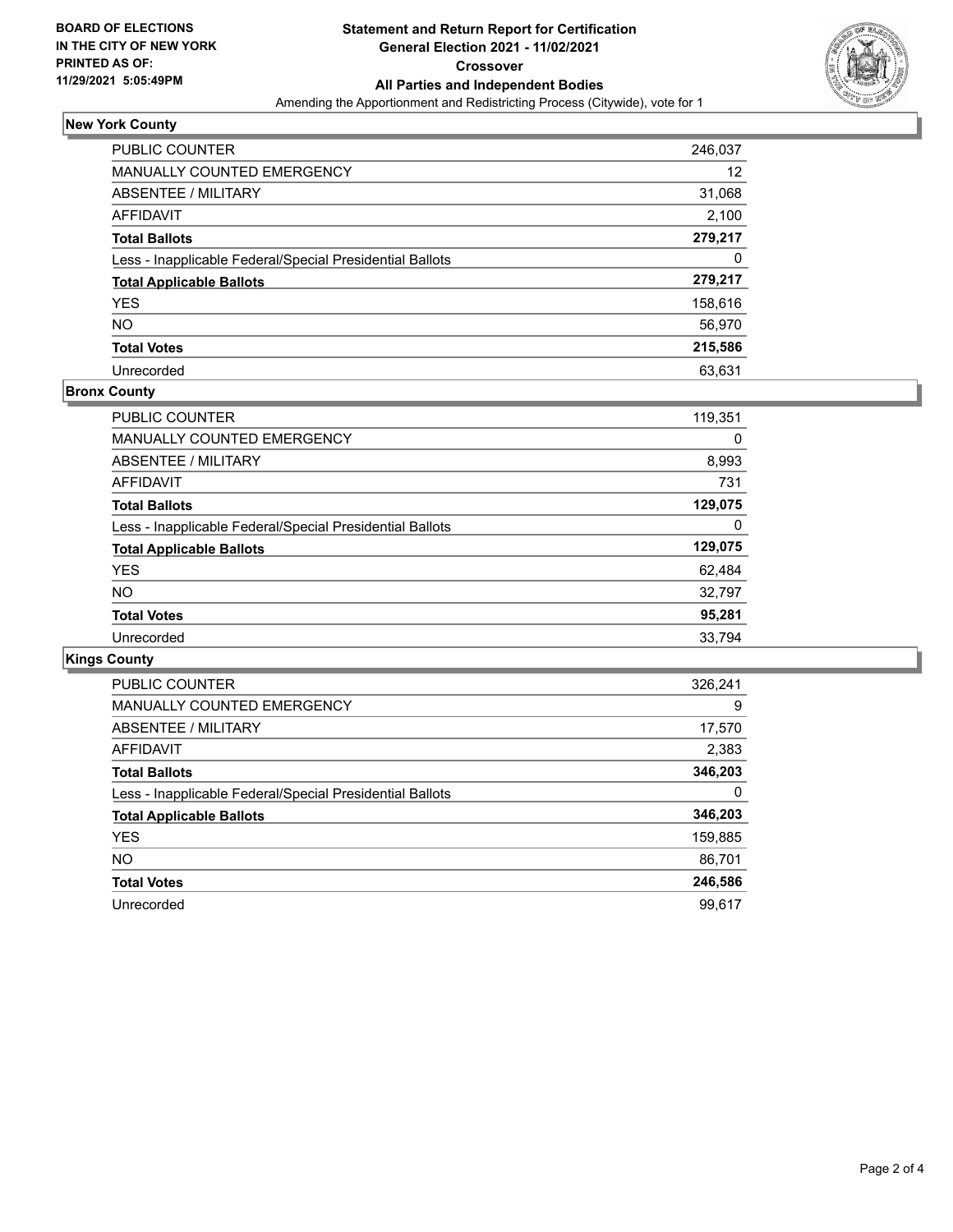

## **Queens County**

| PUBLIC COUNTER                                           | 263,688 |
|----------------------------------------------------------|---------|
| <b>MANUALLY COUNTED EMERGENCY</b>                        | 0       |
| ABSENTEE / MILITARY                                      | 22,294  |
| <b>AFFIDAVIT</b>                                         | 1,532   |
| <b>Total Ballots</b>                                     | 287,514 |
| Less - Inapplicable Federal/Special Presidential Ballots | 0       |
| <b>Total Applicable Ballots</b>                          | 287,514 |
| <b>YES</b>                                               | 136,342 |
| NO.                                                      | 97.213  |
| <b>Total Votes</b>                                       | 233,555 |
| Unrecorded                                               | 53.959  |

### **Richmond County**

| <b>PUBLIC COUNTER</b>                                    | 101,448 |
|----------------------------------------------------------|---------|
| MANUALLY COUNTED EMERGENCY                               | 2       |
| ABSENTEE / MILITARY                                      | 5,250   |
| AFFIDAVIT                                                | 463     |
| <b>Total Ballots</b>                                     | 107,163 |
| Less - Inapplicable Federal/Special Presidential Ballots | 0       |
| <b>Total Applicable Ballots</b>                          | 107,163 |
| <b>YES</b>                                               | 33,677  |
| NO.                                                      | 61,106  |
| <b>Total Votes</b>                                       | 94,783  |
| Unrecorded                                               | 12.380  |